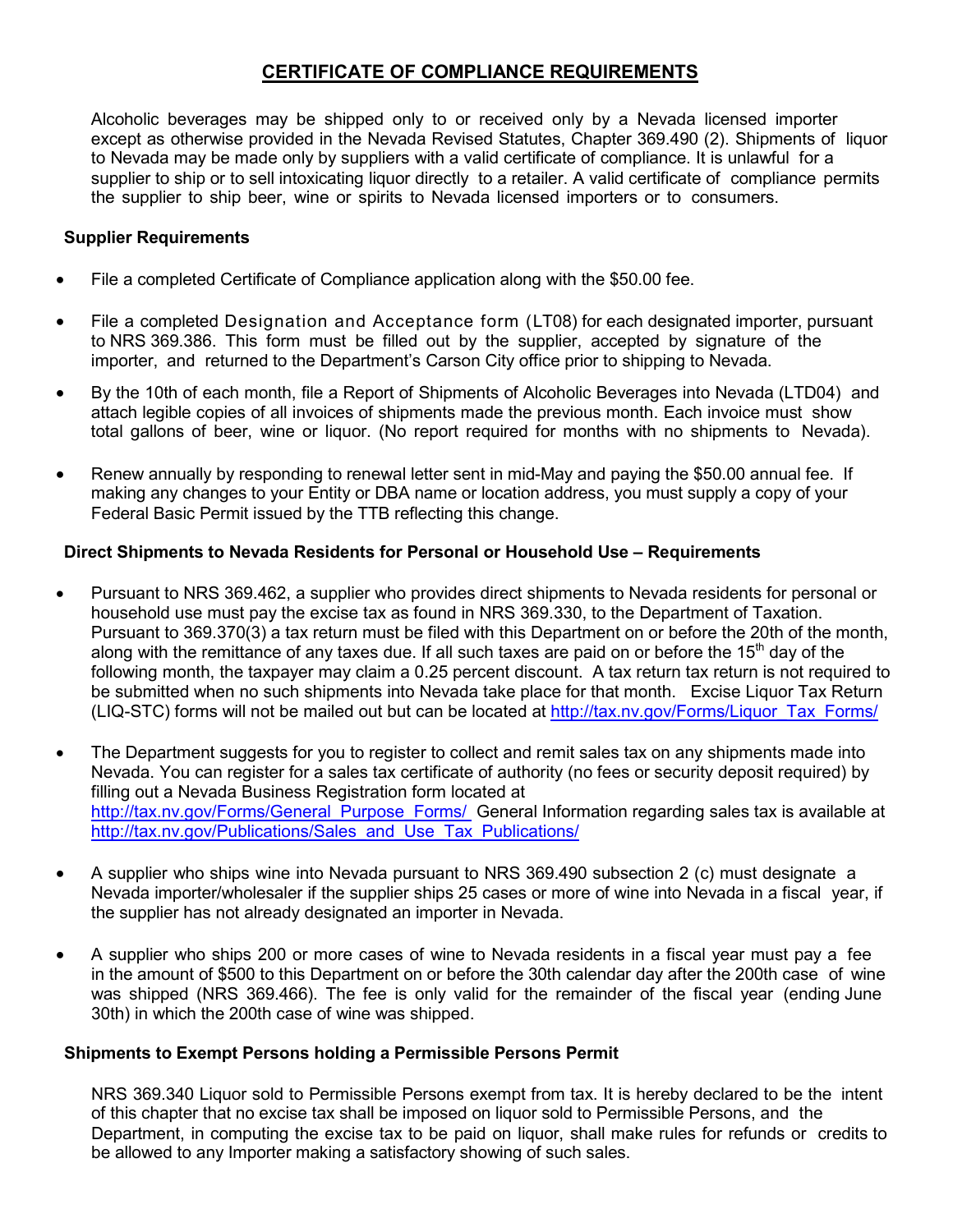|                                                                                                                                                     | <b>NEVADA DEPARTMENT OF TAXATION</b><br><b>1550 COLLEGE PARKWAY STE. 115</b><br><b>CARSON CITY NV 89706</b><br>(775) 684-2125 or (775) 684-2126                                                                                 |                      |  |
|-----------------------------------------------------------------------------------------------------------------------------------------------------|---------------------------------------------------------------------------------------------------------------------------------------------------------------------------------------------------------------------------------|----------------------|--|
| <b>APPLICATION FOR CERTIFICATE OF COMPLIANCE</b>                                                                                                    |                                                                                                                                                                                                                                 |                      |  |
| <b>SUBMIT \$50.00 FEE IN US FUNDS FOR CURRENT FISCAL YEAR JULY 1 TO JUNE 30</b>                                                                     |                                                                                                                                                                                                                                 |                      |  |
| 1                                                                                                                                                   | A COPY OF FEDERAL BASIC PERMIT OR BREWERS NOTICE MUST BE SUBMITTED WITH THIS APPLICATION<br><b>Name of Company:</b>                                                                                                             | <b>Phone No:</b>     |  |
| $\overline{2}$                                                                                                                                      | DBA, if any:                                                                                                                                                                                                                    | <b>Fax No:</b>       |  |
| $\mathbf{3}$                                                                                                                                        | <b>Address from where the Liquor Ships:</b>                                                                                                                                                                                     | <b>Zip Code:</b>     |  |
| 4                                                                                                                                                   | <b>Business Address:</b>                                                                                                                                                                                                        | <b>Zip Code:</b>     |  |
| 5                                                                                                                                                   | <b>Mailing Address:</b>                                                                                                                                                                                                         | <b>Zip Code:</b>     |  |
| 6                                                                                                                                                   | <b>Email Address:</b>                                                                                                                                                                                                           | <b>FEIN No:</b><br>7 |  |
| The above named hereby applies to the Department of Taxation for a Certificate of Compliance, pursuant to Nevada Revised Statutes, Chapter 369.430. |                                                                                                                                                                                                                                 |                      |  |
| 8                                                                                                                                                   | Application is being submitted for: $\Box$ New Business $\Box$ Change in Name or Location $\Box$ Additional Location                                                                                                            |                      |  |
| 9                                                                                                                                                   | Applicant will be selling to: $\Box$ Nevada wholesalers $\Box$ Directly to Nevada consumers                                                                                                                                     |                      |  |
| 10                                                                                                                                                  | Business Entity Type: Corporation LLC Partnership Individual Other:                                                                                                                                                             |                      |  |
| 11                                                                                                                                                  | List Owners, Officers, Members or Partners. Attach additional sheets if needed:                                                                                                                                                 |                      |  |
|                                                                                                                                                     |                                                                                                                                                                                                                                 |                      |  |
|                                                                                                                                                     |                                                                                                                                                                                                                                 |                      |  |
|                                                                                                                                                     |                                                                                                                                                                                                                                 |                      |  |
| 12                                                                                                                                                  | <b>Business is Operating as a:</b> $\Box$ Importer $\Box$ Brewer $\Box$ Distiller $\Box$ Manufacturer $\Box$ Producer                                                                                                           |                      |  |
|                                                                                                                                                     | $\Box$ Vintner $\Box$ Bottler of Liquor $\Box$ Rectifier $\Box$ Or the designated agent of one of these (copy of designation attached)                                                                                          |                      |  |
| 13                                                                                                                                                  | APPLICANT REQUIRMENTS IF GRANTED A CERTIFICATE OF COMPLIANCE:<br>(1) Must faithfully comply with all laws of the State of Nevada pertaining to the sale and shipping of liquors into                                            |                      |  |
|                                                                                                                                                     | Nevada and to comply with all rules and regulations of the Department of Taxation; (2) submit a completed LT 08                                                                                                                 |                      |  |
|                                                                                                                                                     | for each designated Importer/Wholesaler; (3) submit to the Department a LTD 04, on or before the 10th of each<br>month, if shipping directly to Nevada licensed Importer/Wholesaler (4) submit to the Department a LIQ- STC tax |                      |  |
|                                                                                                                                                     | return, on or before the $20th$ of the month, only after shipping directly to a Nevada consumer.                                                                                                                                |                      |  |
| The Department may contact you regarding possible additional licensing requirements.                                                                |                                                                                                                                                                                                                                 |                      |  |
| 14                                                                                                                                                  | APPLICANT'S AFFIRMATION: I declare under penalty of perjury that the information provided is<br>true, correct and complete to the best of my knowledge and belief and acknowledge that pursuant to                              |                      |  |
|                                                                                                                                                     | NRS 239.330, it is a category C felony to knowingly offer any false or forged instrument for filing. In                                                                                                                         |                      |  |
|                                                                                                                                                     | addition, I have read NRS 369 and understand that I am expected to comply with Nevada liquor laws and                                                                                                                           |                      |  |
|                                                                                                                                                     | all federal laws. Noncompliance will result in revocation of my Nevada certificate of compliance liquor<br>license.                                                                                                             |                      |  |
|                                                                                                                                                     | Signature of Responsible Party:                                                                                                                                                                                                 |                      |  |
|                                                                                                                                                     | Name:                                                                                                                                                                                                                           |                      |  |
|                                                                                                                                                     | Title:                                                                                                                                                                                                                          | 15 Date:             |  |
| Authorized Agent (Compliance Company) – Attach Power of Attorney with application to be authorized.<br><b>16</b>                                    |                                                                                                                                                                                                                                 |                      |  |
| $Yes \mid No$<br>For Department Use Only: Application Approved:                                                                                     |                                                                                                                                                                                                                                 |                      |  |
|                                                                                                                                                     |                                                                                                                                                                                                                                 |                      |  |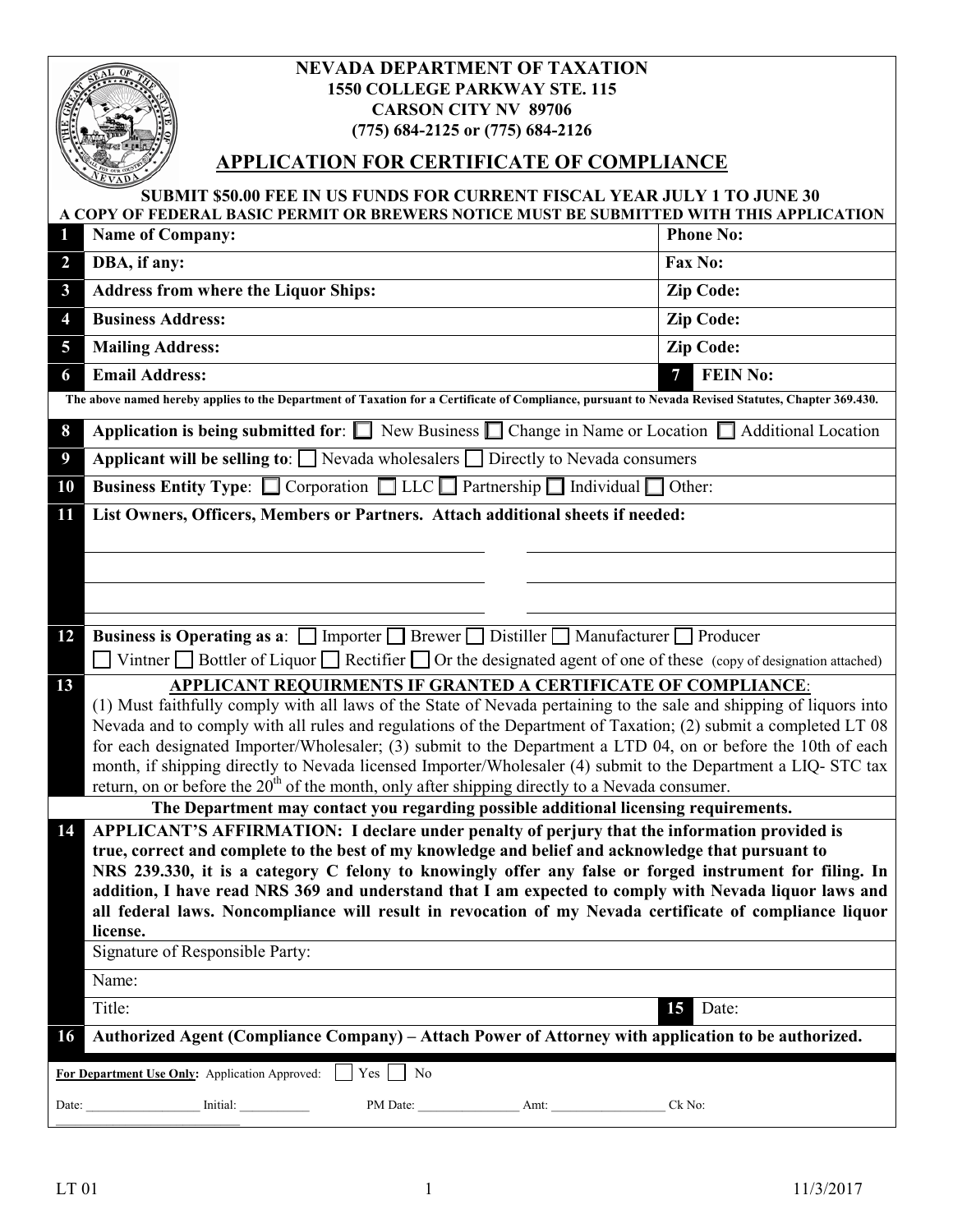# **CERTIFICATE OF COMPLIANCE APPLICATION INSTRUCTIONS**

**Supplier/Certificate of Compliance Holder – (NRS 369.430)** The first person having ownership of alcohol in the United States , holding a valid certificate of compliance to ship to Nevada importers, and/or directly to Nevada consumers.

Limitations on engaging in business of importing, wholesaling or retailing alcoholic beverages – (NRS 597.210) A supplier shall not engage in the business of importing, wholesaling or retailing alcoholic beverages.

- **1. Name of Company:** Enter the name as registered on the State Business License.
- **2. DBA:** Enter the name as it will be known to the public. The name you will be doing business as. A trade name listed on your TTB permit can also be used.
- **3. Address from where the Liquor Ships:** Enter liquor shipping address. If the address is different than what is listed on your Federal Basic Permit issued by the TTB (Alcohol and Tobacco Tax and Trade Bureau), please contact the Department of Taxation for an additional form that will need to be submitted.
- **4. Business Address:** Enter in the complete company address.
- **5. Mailing Address:** This address will be used by the Department to mail licenses, renewals and correspondence.
- **6. Email Address:** Enter Email (Internet) Address Information.
- **7. FEIN:** Enter the Federal Tax Identification Number for this business. For information regarding a FEIN, contact the Internal Revenue Service at 1-800-829-4933 or go to **http://IRS.gov/businesses**. If you have applied for your number and have not received it, write "PENDING". If your FEIN changes, you must complete a new Application.
- **8. Application is being submitted for:** Check if you are applying for a new business, if the licensed name or location has changed or if adding a new location. Please note: Any changes to your name or location must be reflected on your federal basic permit.
- **9. Applicant will be selling to:** Check the boxes that apply. You may check both boxes if both apply, if applicable by statute.
- **10. Business Entity Type:** Indicate entity type as filed on your State Business License.
- **11. List Owners, Officers, Members, Partners, etc.:** Include the full name and title of each owner, officers, members, partners, etc. for the business.
- **12. Business is Operating as a:** Indicate the type of business that the company will be operating as in Nevada.
- **13. Applicant Requirements:** (1) Comply with Taxation rules and regulations; (2) file a Designation and Acceptance form (LT 08) filled out by the supplier, accepted by signature of the Importer/Wholesaler, and returned to the Department's Carson City office prior to shipping to Nevada; (3) file a Report of Shipment (LTD 04) on or before the  $10<sup>th</sup>$  of each month, only if shipping to Nevada Licensed Importers/Wholesalers; (4) file a LIQ- STC Tax Return with corresponding invoices on or before the  $20<sup>th</sup>$  of the month, only for months that you shipped directly to Nevada consumers.
- **14. Applicant's Affirmation (required):** Legal signatures include sole proprietor- owner, corporate officer, managing member, partner or power of attorney holder (must be attached). By signing the application you are making a declaration the information provided is correct and you have read and understand NRS 369.
- **15. Date:** Date the document was signed by responsible party.
- **16. Authorized Agent:** Any authorized agent, such as a compliance company, must attach a Power of Attorney from the business to be registered in order to be authorized on the account.

# **Submit completed application with \$50 license fee, a copy of your federal basic permit or brewers notice and, if applicable, a power of attorney to the Carson City address.**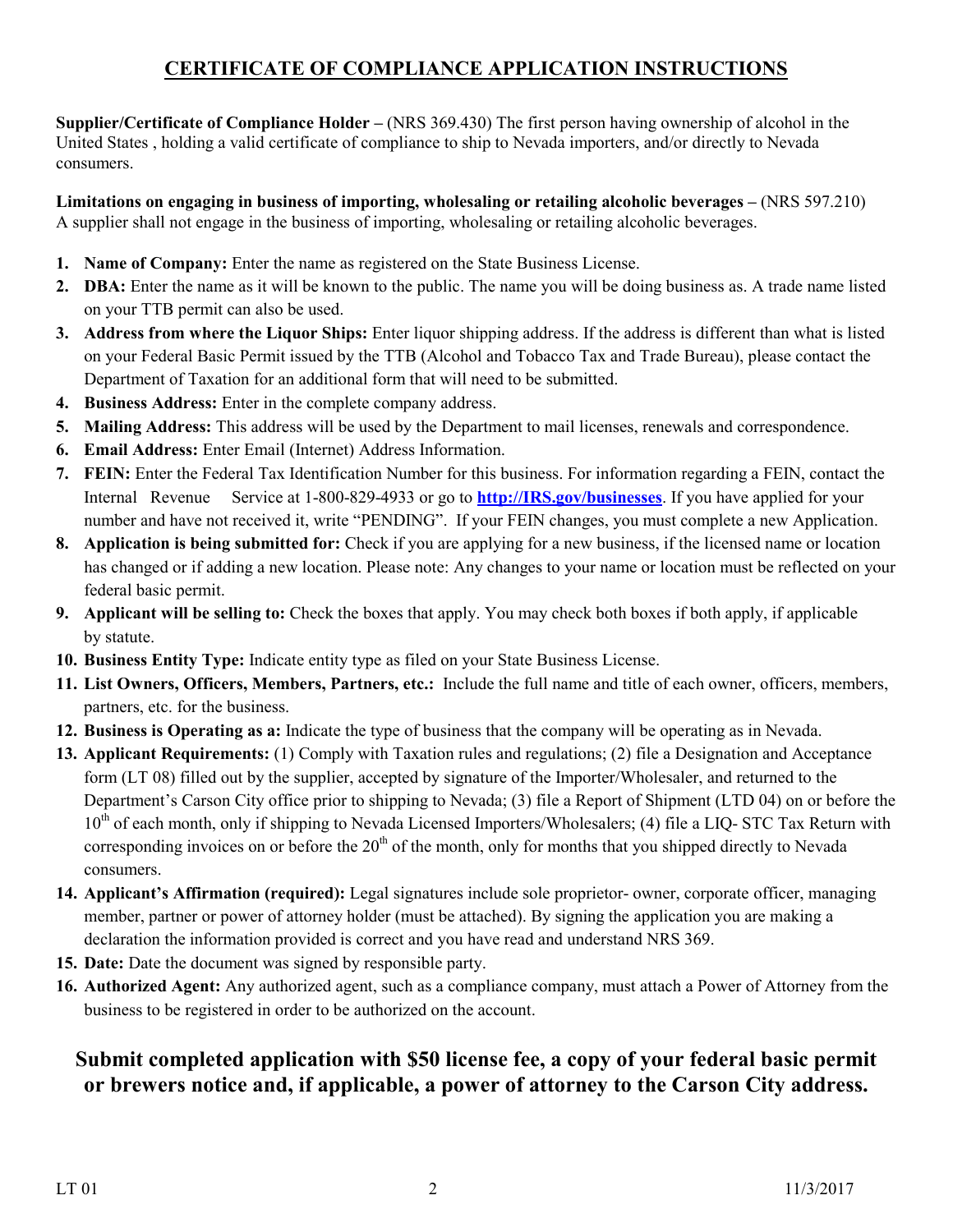### **NEVADA DEPARTMENT OF TAXATION 1550 E. COLLEGE PARKWAY STE. 115 CARSON CITY NV 89706 (775) 684-2125**

# **LIQUOR WHOLESALER DESIGNATION AND ACCEPTANCE FORM**

### **1. SUPPLIER: Must be the original owner/manufacturer or designated agent (appointment must be attached before submitting this form).**

| (Supplier's Firm Name)                                                                                                           | (Taxpayer ID Number)                                                                                                         |  |
|----------------------------------------------------------------------------------------------------------------------------------|------------------------------------------------------------------------------------------------------------------------------|--|
| (Mailing Address)                                                                                                                | (City, State, Zip Code)                                                                                                      |  |
| Pursuant to NRS 369.386, the above named supplier hereby appoints _______                                                        | Bootleggers Distributing LLC                                                                                                 |  |
|                                                                                                                                  | (Nevada Importer/Wholesaler)                                                                                                 |  |
|                                                                                                                                  | One Importer-Wholesaler per form. Show Location(s) City & Zip Code below. (Attach additional sheets if Necessary)            |  |
| 1513 W. Oakey Blvd. Las Vegas, NV. 89102                                                                                         |                                                                                                                              |  |
| (Importer Wholesaler Location's City, State, Zip Code)                                                                           | (Importer Wholesaler Location's City, State, Zip Code)                                                                       |  |
|                                                                                                                                  |                                                                                                                              |  |
| (Importer Wholesaler Location's City, State, Zip Code)                                                                           | (Importer Wholesaler Location's City, State, Zip Code)                                                                       |  |
| to receive shipments of alcoholic beverages under the following list of brand names:                                             |                                                                                                                              |  |
|                                                                                                                                  |                                                                                                                              |  |
|                                                                                                                                  |                                                                                                                              |  |
|                                                                                                                                  | $3.$ $4.$ $4.$ $(Attach additional sheets if necessary)$                                                                     |  |
| notice may be served pursuant to NRS 369.430. (May be Nevada Importer/Wholesaler.)<br>Agent's Name: Bootleggers Distributing LLC |                                                                                                                              |  |
| Agent's Address: 1513 W. Oakey Blvd. Las Vegas, NV. 89102                                                                        |                                                                                                                              |  |
|                                                                                                                                  | I certify I will notify the Department of Taxation, Liquor Division, of any changes regarding the above appointments.        |  |
| Date:                                                                                                                            |                                                                                                                              |  |
| (Supplier)                                                                                                                       |                                                                                                                              |  |
| 3. WHOLESALER:                                                                                                                   | PLEASE FORWARD TO NEVADA IMPORTER/WHOLESALER AFTER COMPLETING SUPPLIER PORTION<br>AND ATTACHING ALL REQUIRED DOCUMENTATION   |  |
| Bootleggers Distributing LLC                                                                                                     | hereby accepts the appointment from                                                                                          |  |
| (Importer/Wholesaler)                                                                                                            |                                                                                                                              |  |
| (Name of Supplier)                                                                                                               | to receive the above listed brands per NRS 369.386.                                                                          |  |
|                                                                                                                                  |                                                                                                                              |  |
|                                                                                                                                  |                                                                                                                              |  |
|                                                                                                                                  | PLEASE COMPLETE AND RETURN TO THE DEPARTMENT OF TAXATION AFTER SUPPLIER AND NEVADA<br><b>IMPORTER/WHOLESALER HAVE SIGNED</b> |  |